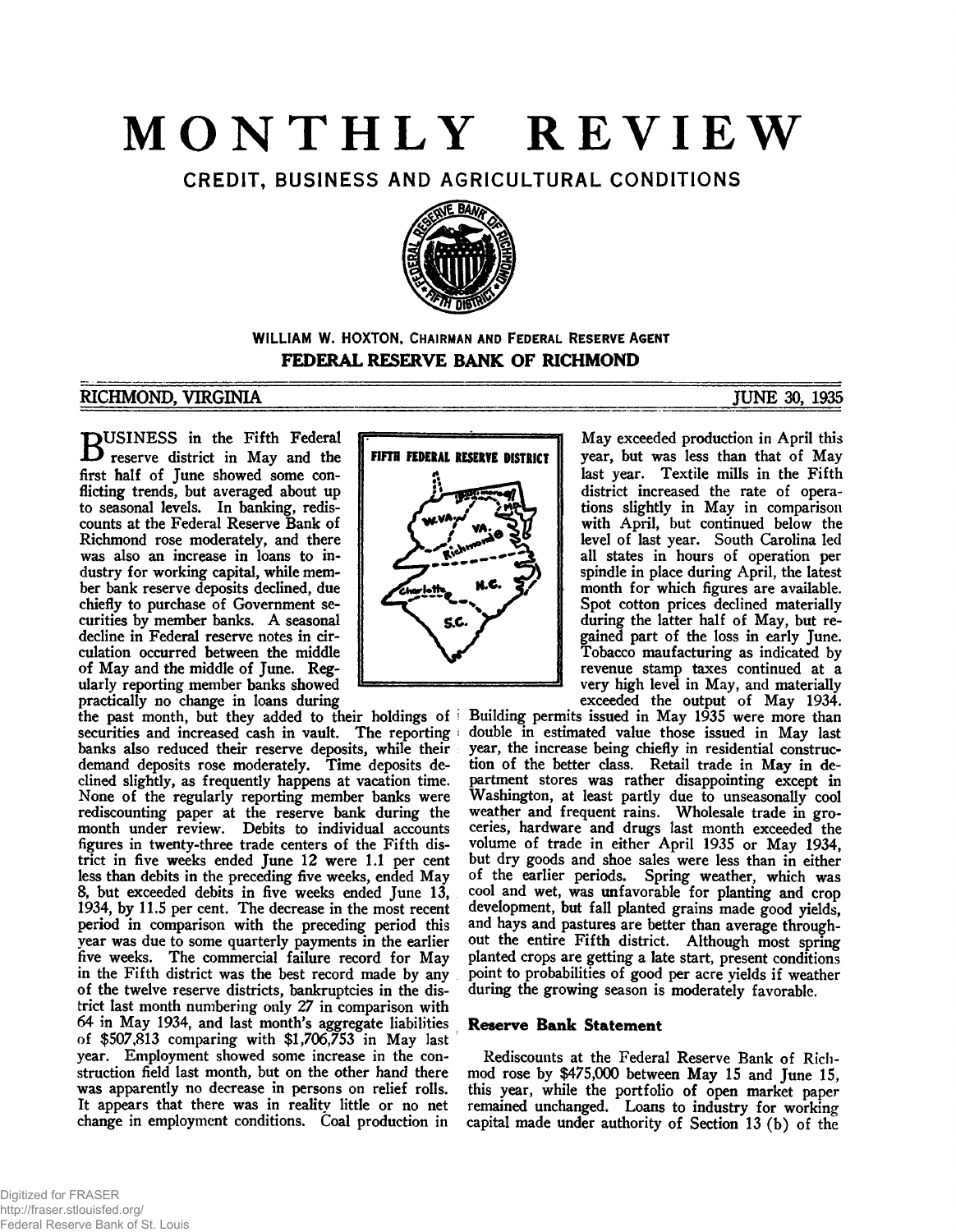|                                                                                                                                                                                                | 000 omitted                                                                               |                                                                                           |                                                                                  |  |  |
|------------------------------------------------------------------------------------------------------------------------------------------------------------------------------------------------|-------------------------------------------------------------------------------------------|-------------------------------------------------------------------------------------------|----------------------------------------------------------------------------------|--|--|
| <b>ITEMS</b>                                                                                                                                                                                   | June 15<br>1935                                                                           | May 15<br>1935                                                                            | Tune 15<br>1934                                                                  |  |  |
| Industrial advances <i></i><br>Government Securities<br>Total earning assets<br>Circulation of Fed. Res. notes<br>Members' reserve deposits<br>Cash reserves<br>------------------------------ | 650<br>ß.<br>174<br>4.392<br>116,716<br>121.932<br>149,470<br>141.584<br>181.845<br>60.95 | 175<br>\$<br>174<br>4,035<br>113,563<br>117.947<br>149.650<br>147.003<br>191,028<br>63.06 | 888<br>\$<br>193<br>103.563<br>104.644<br>142,769<br>123.088<br>189,025<br>65.51 |  |  |

Federal Reserve Act increased by \$357,000, and ownership of Government securities rose by \$3,153,000. These changes during the month resulted in a net increase of \$3,985,000 in the Bank's total earning assets. Federal reserve notes showed little change between the middle of May and the middle of June, decreasing \$180,000, but member bank reserve deposits registered a drop of \$5,419,000. As a result of the several changes mentioned, with others of less importance, cash reserves of the Richmond reserve bank declined \$9,183,- 000 during the past month, and the ratio of cash reserves to note and deposit liabilities combined decreased by 2.11 points.

In comparison with condition figures of the Federal Reserve Bank of Richmond as of June 15, 1934, corresponding figures for June 15, 1935, show decreases of \$238,COO and \$19,000, respectively, in rediscounts for member banks and in the portfolio of open market paper. On the other hand, working capital loans to industry, of which there were none last year, totaled \$4,392,000 on the 1935 date, and holdings of Government securities increased by \$13,153,000 during the year. The net change in total earning assets was an increase of \$17,288,000 between June 15 last year and this. Circulation of Federal reserve notes at the middle of June this year was higher by \$6,701,000 than a year earlier, and member bank reserve deposits rose by \$18,496,000. These changes in the statement resulted in a decrease of \$7,180,000 in cash reserves at the Federal Reserve Bank of Richmond in the year, and lowered the ratio of cash reserves to note and deposit liabilities combined by 4.56 points.

| <b>Statement of 28 Member Banks</b> |  |  |
|-------------------------------------|--|--|
|                                     |  |  |

|                                                        | 000 omitted        |                    |                     |  |  |
|--------------------------------------------------------|--------------------|--------------------|---------------------|--|--|
| <b>ITEMS</b>                                           | June 12<br>1935    | May 8<br>1935      | June 13<br>1934     |  |  |
| Loans on stocks and bonds (in-                         |                    |                    |                     |  |  |
| cluding Governments)                                   | \$50.147<br>92,786 | \$50,209<br>92,950 | \$60,285<br>108.837 |  |  |
| Total loans and discounts<br>Investments in securities | 142,933<br>203,366 | 143.159<br>198,225 | 169,122<br>169,097  |  |  |
| Reserve bal. with F. R. Bank                           | 57.766             | 69.767             | 47,466              |  |  |
| Cash in vaults<br>--------------------------           | 12.954<br>247,110  | 11,770<br>243.524  | 11.324<br>213.916   |  |  |
|                                                        | 137.318            | 138.022            | 134.537             |  |  |
| Borrowed from F. R. Bank.                              |                    |                    |                     |  |  |

Twenty-eight member banks in leading cities of the Fifth Federal reserve district send weekly condition

reports to the Federal Reserve Bank of Richmond and the accompanying table shows totals of the principal items as of three dates. June 12, 1935, figures are compared with those for (May 8, 1935, and June 13, 1934, thus affording opportunity for comparison of the latest available figures with those of the preceding month and the preceding year.

Between May 8 and June 12, both this year, the reporting banks reduced aggregate loans by \$226,000, of which \$62,000 was in loans on securities and \$164,- 000 was in all other loans. Investments in securities, chiefly Government issues, increased \$5,141,000 during the month. The reporting banks reduced their reserve balance at the Federal reserve bank by \$12,001,000 between May 8 and June 12, while they increased cash in vaults by \$1,184,000. Total deposits in the twentyeight banks rose during the past month, a rise of \$3,- 5&),000 in demand deposits more than offsetting a decline of \$704,000 in time deposits. A decrease in time deposits usually occurs at the vacation season.

Between June 13, 1934, and June 12, 1935, loans on stocks and bonds decreased \$10,138,000 and all other loans dropped \$16,051,000, a total decline of \$26,189,000. All other items in the statement increased during the year. Investments in securities rose by \$34,269,000, and reserve balance at the Federal reserve bank increased by \$10,300,000. Cash in vaults totaled \$1,630,000 more on the 1935 date than a year earlier. Deposits rose \$35,975,000 during the year, demand deposits with an increase of \$33,194,000 accounting for over 90 per cent of the gain. None of the twentyeight reporting banks were borrowing at the Federal Reserve Bank of Richmond on the three dates used in the table.

# **Time and Savings Deposits**

Time deposits in twenty-eight regularly reporting member banks and aggregate deposits in eleven mutual savings banks in Baltimore totaled \$338,335,063 at the end of May 1935, a lower figure than \$338,- 825,410 at the end of April 1935, but a higher figure than \$326,631,808 at the end of May 1934. Reporting member banks showed a decline in time deposits during the past month but gained during the past year, while the mutual savings banks gained deposits during both the past month and the past year.

# **| Debits to Individual Accounts**

Debits to individual, firm and corporation accounts *\* in the banks in twenty-three trade centers in the Fifth ! Federal reserve district are shown in the accompany ing table for three equal periods of five weeks, ended June 12 and May 8 this year and June 13 last year. These figures reflect the volume of business which passed through the banks in the several cities during the periods under review.

In the five weeks ended June 12, 1935, aggregate debits in the reporting cities amounted to  $$1,110,130,$ -000, a decrease of \$12,904,000, or 1.1 per cent, in comparison with debits totaling \$1,123,034,000 during the preceding like period, ended May 8. However, a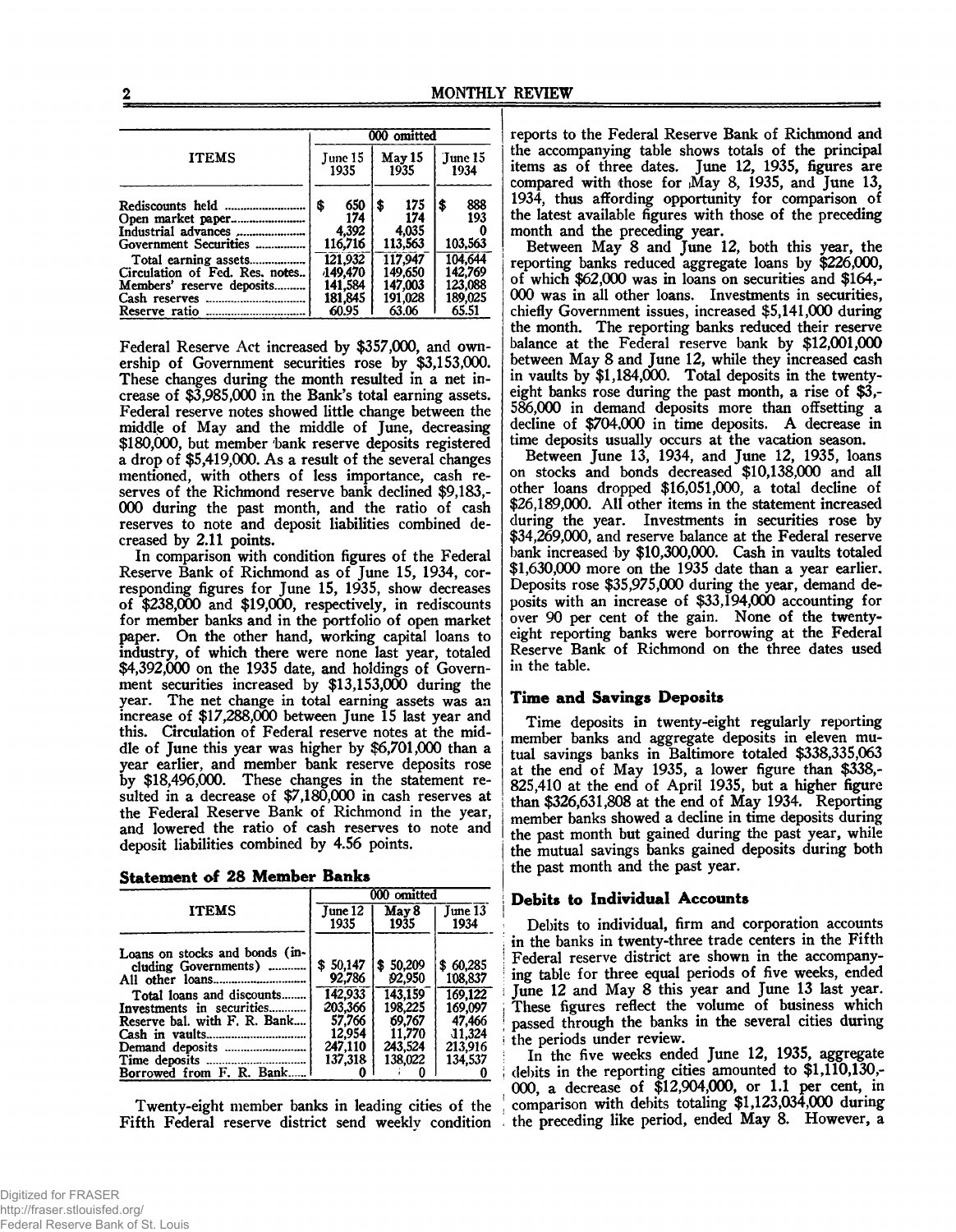|                                   | 000 omitted                    |                          |                               |  |  |
|-----------------------------------|--------------------------------|--------------------------|-------------------------------|--|--|
| <b>CITIES</b>                     | Total debits, five weeks ended |                          |                               |  |  |
|                                   | June $12$ .                    | May 8.                   | <b>June 13.</b>               |  |  |
|                                   | 1935                           | 1935                     | 1934                          |  |  |
| Asheville, N. C<br>Baltimore, Md. | s<br>10,617<br>321.042         | \$.<br>10,884<br>323,527 | \$<br>9,381<br><b>299,020</b> |  |  |
| Charleston, S. C                  | 16,412                         | 15,631                   | 12,397                        |  |  |
| Charleston, W. Va                 | 56,582                         | 51,543                   | 52,660                        |  |  |
| Charlotte, N. C                   | 51,286                         | 54,991                   | 49,792                        |  |  |
| Columbia, S. C                    | 29,175                         | 26,504                   | 19,567                        |  |  |
| Cumberland, Md.                   | 8.120                          | 7.945                    | 7,045                         |  |  |
| Danville, Va.                     | 6,599                          | 6.545                    | 5,440                         |  |  |
| Durham, N. C                      | 26,173                         | 23,623                   | 22.355                        |  |  |
| Greensboro, N. C                  | 15,685                         | 14,797                   | 12,055                        |  |  |
| Greenville, S. C                  | 15,548                         | 14,893                   | 14,606                        |  |  |
| Hagerstown, Md.                   | 8.163                          | 8.104                    | 6.841                         |  |  |
| Huntington, W. Va                 | $-14,372$                      | 14.290                   | 13,126                        |  |  |
| Lynchburg, Va.                    | 14,614                         | 15,297                   | 15,041                        |  |  |
| Newport News, Va                  | 8,477                          | 8.087                    | 7.540                         |  |  |
| Norfolk. Va.                      | 50,925                         | 53,004                   | 46,351                        |  |  |
| Portsmouth, Va.                   | A.282                          | 4.454                    | 3,607                         |  |  |
| Raleigh, N. C                     | 24,590                         | 25,740                   | 19,132                        |  |  |
| Richmond, Va.                     | 131,562                        | 136,023                  | 123,755                       |  |  |
| Roanoke, Va.                      | 23,359                         | 21,595                   | 21,420                        |  |  |
| Washington, D. C                  | 230,479                        | 241,525                  | 196.330                       |  |  |
| Wilmington, N. C                  | 10.421                         | 9,966                    | <b>B.559</b>                  |  |  |
| Winston-Salem, N. C.              | 31,647                         | 34,066                   | 29,334                        |  |  |
| District Totals                   | \$1,110,130                    | \$1,123,034              | 995,354<br>S                  |  |  |

majority of the cities reported higher figures for the more recent period, thirteen cities increasing and ten decreasing. Is the ten cities which failed to gain this year, the five largest cities are included. At least part of the decline in debits during the five weeks ended June 12 was due to inclusion of some quarterly payments in the earlier period, ended May 8, especially in the larger cities in which dividend payments are an important factor in debits figures.

In comparison with debits reported for the five weeks ended June 13, 1934, those for the corresponding five weeks this year showed an increase of \$114,- 776,000, or 11.5 per cent, part of which is probably accounted for by higher price levels this year in some lines. All of the reporting cities showed higher figures for the 1935 period except Lynchburg, in which a decrease of 2.8 per cent was registered.

#### **Commercial Failures !**

The *Dun & Bradstreet Monthly Review* for June, in commenting on the business failure record for May, says, "For more than a year commercial failures in the United States have been reduced in number, dropping sharply below the peak levels of 1932 and for many months falling under all comparative figures since 1920. Liabilities involved in these defaults also have been relatively small in amount. Some variation has occurred in the monthly reports of failures, but the change has not been great. For May this year 1,027 commercial failures were reported. These figures compared with 1,115 similar defaults in April and 9*77* in May 1934. For May in the earlier years of this decade and back to 1920, the number was higher, reaching the high point in 1932, when there were 2,788 failures reported for May. Liabilities involved in the insolvencies that occurred in the month just closed reached a total of \$15,669,627. In April this year the amount was \$18,063,923, and for May 1934 it was \$22,560,835. The high point for May was in 1932, when the total involved for that month was \$83,763,521." In the Fifth Federal reserve district, failures in May 1935 totaled only 27, compared with 45 in April this year and 64 in May last year. Liabilities involved in May 1935 insolvencies in the district totaled \$507,813, a higher figure than \$295,432 reported for April this year, but far less than \$1,- 706,753 for May 1934. Only four of the twelve Federal reserve districts reported fewer failures in May 1935 than in May 1934, Richmond, Chicago, Minneapolis and San Francisco, and of these the Richmond district recorded the greatest improvement this year. In total liabilities involved, seven of the twelve districts reported lower figures for the 1935 month, the Richmond district again leading with the largest percentage decline from the figures of May 1934.

#### **Employment**

Data on employment conditions are conflicting this month, some indicators pointing to increased opportunities for work while relief agencies report increased calls for help. Probably the most favorable sign of the past month was a material increase in construction in most of the cities of the district, especially in residential building of the better class. It is too early to say whether the cancellation of NRA codes will result in adding appreciably to unemployment, but apparently there is a strong sentiment in the Fifth district toward maintenance of code rules insofar as number of workers and hours are concerned. Postponement of a threatened strike in bituminous coal fields assures steady employment for miners for at least a few additional weeks. Tobacco factories continue full time operations, and textile mills are running slightly increased hours in comparison with April and early May. In view of contemplated projects under the Federal relief program, the outlook for labor is probably better than it has been for a year or more.

#### **Coal Production**

Production of bituminous coal in the United States during the month of May 1935 amounted to 26,790,000 net tons, an increase over 21,920,000 tons mined in April this year but less than 27,385,000 tons dug in May last year. Total production of soft coal during the present calendar year to June 8 amounted to 164,- 629,000 net tons, compared with 162,668,000 tons mined in the same period last year, an increase this year of 1.2 per cent. Coal shipped through Hampton Roads ports during the present calendar year to June 1 totaled 8,115,899 tons compared with 8,350,686 tons shipped through the same ports prior to June last year. Retail coal prices in the Fifth reserve district are in most instances lower than at this time last year, the reduction being about twenty-five cents per ton.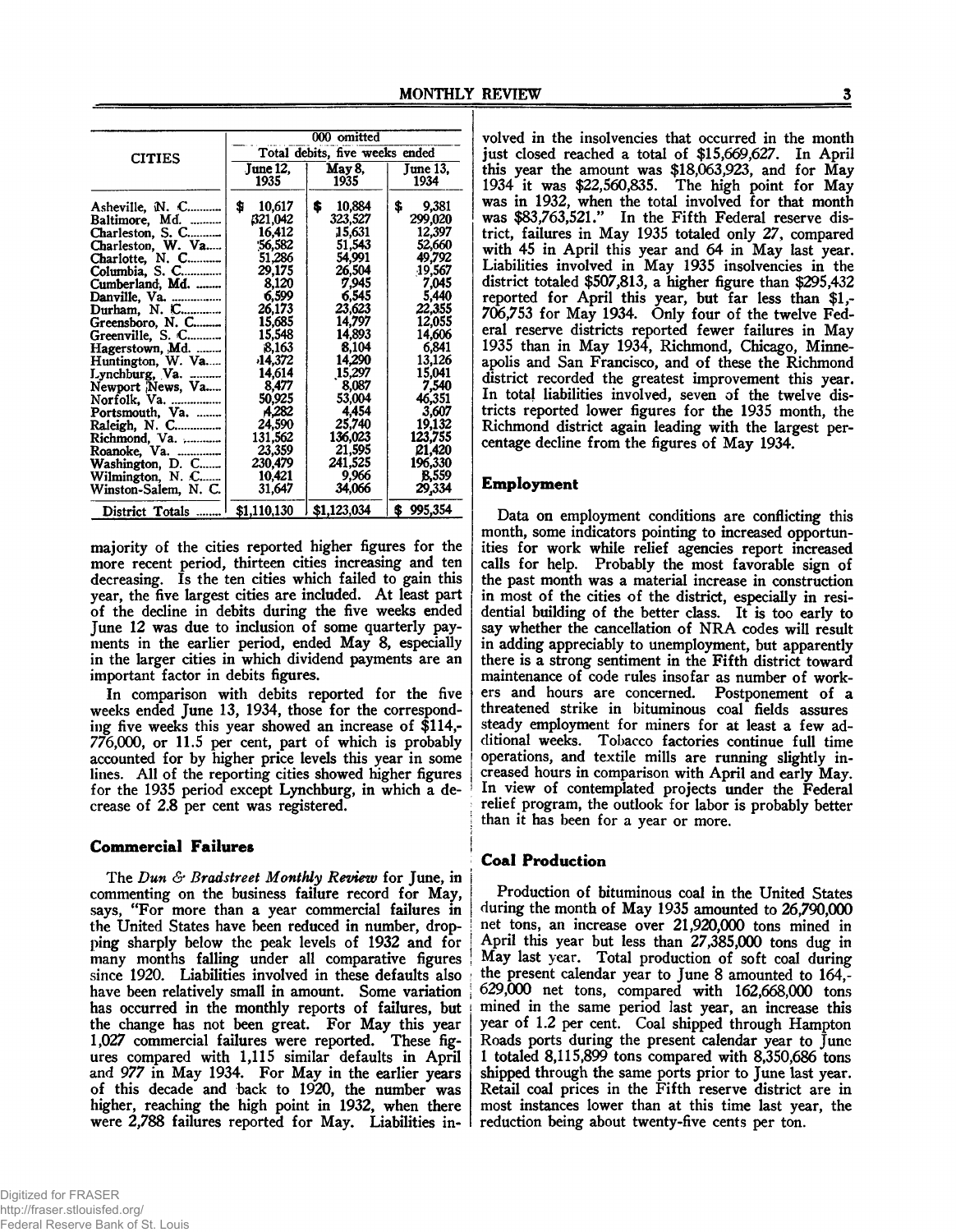# **Textiles**

Fifth district textile mills operated at a slightly higher rate in May than in April this year, but at a lower rate than in May 1934. Cotton consumption in the district last month totaling 211,412 bales was 2.9 per cent above consumption of 205,516 bales in April, but 9.4 per cent below consumption of 233,324 bales in May last year. North Carolina mills used 108,722 bales of cotton in May, South Carolina mills used 90,418 bales, and Virginia mills 12,272 bales, all lower figures than those for May 1934. Consumption of cotton in the Fifth district in May amounted to 45.1 per cent of National consumption, compared with 44.9 per cent of National consumution for the district in May last year. Textile mills are trying to retain code provisions by private agreement insofar as is possible.

The Bureau of the Census issued a report on May 21 on activity in the cotton spinning industry for April. On April 30 there were 30,770,400 spindles in place in the United States, of which 23,853,816, or 77.5 per cent, were active a total of 6,057,601,513 spindle hours during the month, an average of 197 hours per spindle in place. In the Fifth reserve district there were 12,630,034 spindles in place on April 30, of which 11,168,754, or 88.4 per cent, operated a total of 3,017,084,458 spindle hours in April, an average of 239 hours per spindle in place. South Carolina with an average of 264 hours per spindle led all states, Virginia with 250 hours ranked fourth, and North Carolina with 214 hours ranked sixth, all being above the United States average of 197 hours. With 41 per cent of all spindles in place in the United States located in the Fifth reserve district, the district mills operated 49.8 per cent of total spindle hours in the United States during April.

#### **Cotton Statistics**

*Spot cotton prices* fluctuated considerably during the past month, moving through a range of more than a cent a pound. On May 10 spot prices on ten Southern markets averaged 12.44 cents per pound for middling grade. The week ended May 17 witnessed a rise to 12.55 cents, but there was then a recession to 12.38 cents on May 24. In the last week in May the average price dropped to 11.47 cents, but in the first week in June the price rose to 11.90 cents, and one June 14 reached an average of 12.03 cents. On June 15, 1934, the average price was 11.97 cents.

*Consumption of cotton* in the United States in May 1935 totaled 469,250 bales, compared with 462,844 bales used in April this year and 519,299 bales in May 1934. Total consumption for the ten months of the present cotton season*—August 1* to May 31—amounted to 4,566,121 bales, compared with 4,977,040 bales consumed in the corresponding period of the 1933-1934 season. Manufacturing establishments held 979,130 bales on May 31, compared with 1,060,946 bales held on April 30 and 1,422,165 bales on May 31, 1934. Public warehouses and compresses held 6,560,247 bales in storage at the end of May this year, compared with

7,201,695 bales so held a month earlier and 6,560,165 bales on May 31 last year. May exports totaled 278,- 977 bales, compared with 284,764 bales sent abroad in May 1934. Exports during the ten months of this cot- ! ton year totaled only 4,174,762 bales, compared with | 6,769,369 bales shipped overseas during the correspond ing ten months ended May 31, 1934, all foreign countries having taken less American cotton this year. Spindles active at some time during May numbered 23,027,780, compared with 23,853,816 in April this year and 25,895,778 in May 1934.

*Cotton growing states consumed* 378,909 bales in May, compared with 374,013 bales used in April and 416,440 bales in May 1934. Last month's consumption of cotton in the cotton growing states amounted to 80.75 per cent of National consumption, a lower percentage than 80.81 per cent in April this year but higher than 80.19 per cent in May 1934. Of the 378,909 bales of cotton consumed in the cotton growing states in May, Fifth district mills used 211,412 bales, or 55.79 per cent, compared with 56.03 per cent of Southern consumption attained in the district in May last year.

No official reports on the condition of the cotton crop are issued until very late in the season, but unofficial information indicates that cotton in the Fifth reserve district suffered from too much rain and cold weather until about the first of June. Since that date, however, the weather has been favorable, with many clear days and high temperature, and cotton has progressed materially.

#### **Tobacco Manufacturing**

The Commissioner of Internal Revenue issued a report on June 21 showing taxes collected on the manufacture of tobacco in May. The figures show that output of all types of manufactured tobacco except snuff continued to run ahead of 1934 figures. May production of cigarettes in the United States numbered 11,708,756,460, compared with 11,174,076,147 cigarettes manufactured in May 1934. The number of cigars made last month also rose from 380,449,937 in May 1934 to 407,731,360 in May 1935. Production of smoking and chewing tobacco rose from 25,756,129 pounds in May 1934 to 27,417,915 pounds in May this year, but snuff production declined from 3,299,653 pounds to 3,184,969 pounds. In actual amount of taxes paid in May, cigarettes led with \$35,134,986 this year and \$33,553,593 last year; smoking and chewing tobacco taxes totaled \$4,935,691 in May 1935 and \$4,- 636,604 in May 1934; cigar taxes yielded \$1,016,088 last month and \$993,999 in May last year; and snuff taxes amounted to \$573,295 and \$593,938 in May 1935 and 1934, respectively.

# **Agricultural Notes**

*Maryland* weather in May was favorable for wheat, and prospective yield for 1935 rose nearly 600,000 bushels during the month. The June 1 forecast of 7,505,000 bushels is over a million bushels below the average production for the five years 1928-1932, and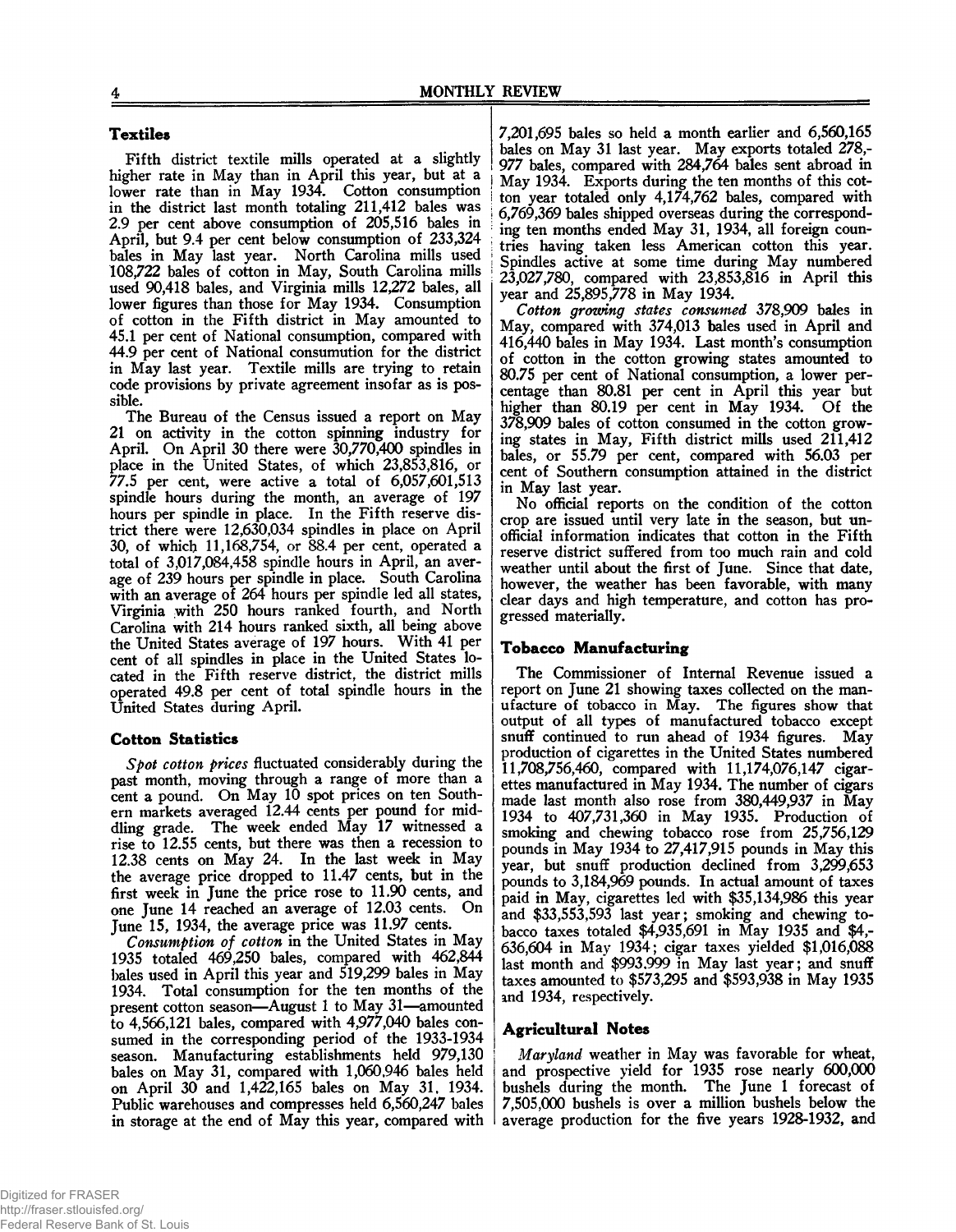about 400,000 bushels below the 1934 yield, but the reduction in yield this year is entirely due to less acreage, the condition of the crop being above both last year's and the ten-year average. The final outturn of wheat will depend upon weather in June, which experience has shown to be the critical period for attacks of fungous diseases. The oat crop is also above average in condition, but the June 1 forecast of 232,000 bushels is less than the five-year average of 264,000 bushels, due to reduced acreage. A condition of 81 per cent for hay this year is about the same as 82 per cent a year ago, weather conditions having been splendid for both hay and pastures. The apple crop is much superior to the 1934 crop, a June 1 condition of 67 per cent comparing with last year's condition of 36 per cent. The peach crop is also relatively good, the reported condition on June 1 being 46 per cent compared with the five-year average of 64 per cent and last year's condition of only 15 per cent. About 322,000 bushels are expected this year, against 82,000 bushels last year and a five-year average yield of 509,000 bushels.

*Virginia* crop prospects on June 1 were generally more favorable than usual, although cool weather in May retarded the planting and growth of corn, cotton and peanuts. Crop conditions were rather uniform throughout the state as rainfall during the spring was quite general. Prospects for fall grains are about average, while pastures, hay crops and fruits are better than average. Truck crops made favorable progress during May and the yield and quality of the strawberry and green pea crops have been especially good. The production of early commercial potatoes will be about 20 per cent less than last year, due to the smaller acreage planted. The season has been favorable for potatoes and the yield per acre will be above average. The wheat yield will be reduced by rust which usually causes considerable loss in a wet season. The estimated production is 8,046,000 bushels which is practically the same as last year's crop of 8,092,000 bushels but is below the ten-year average production of 9,- 220.000 bushels. The condition of oats, rye and barley is *better* than last year and about the same as the ten-year average. There is generally a heavy growth of straw but heads are not well filled, the usual result of a wet spring. Hay prospects are very good throughout the state. The early hay crops made heavy yields, but there was some loss in harvesting the crop due to the frequent rains. The condition is reported at 84 per cent of normal, compared with 70 per cent on June 1 last year and 75 per cent the ten-year average. Pastures were unusually good in all sections of the state and the condition on June 1 was 90 per cent of normal compared with 72 per cent last year and 80 per cent the ten-year average. Production of early commercial potatoes is estimated to be 7,692,000 bushels, compared with 10,012,000 bushels in 1934 and 5,- 831.000 bushels in 1933. The season has been favorable for potatoes and yields are expected to be above the average. The smaller production this year is a result of a considerable reduction in acreage following the low prices received for the 1934 crop. Digging

has commenced but shipments will not be heavy until near the end of June. The apple crop is not as heavy as had been expected at blooming time, but prospects are much better than last year, and probably the best since 1931. Growers report 60 per cent of a full crop on June 1, compared with 32 per cent last year and 54 per cent the ten-year average. Orchards are reported to be in splendid condition, there is an abundance of moisture and the fruit has been growing rapidly, but there is considerable scab infestation as a result of wet weather. Prospects are fairly uniform throughout the state. The peach crop is considerably larger than last year and the crop is especially good in commercial orchards in Albemarle County. Growers report 45 per cent of a full crop, indicating a production of 756,000 bushels compared with the 1934 crop of 414,000 bushels.

*West Virginia* field work was delayed over much of the state during May as a result of backward spring weather, and frosts were reported in the northern sections. The weather was characterized by intermittent cold and warm days, and there was more than the usual amount of rain. Winter wheat is now expected to yield 2,226,000 bushels, compared with 1,974,000 bushels harvested last year, and this year's rye crop of 126,000 bushels compares with last year's crop of 120,000 bushels. Oats planting has been delayed by excessive rainfall, but the condition of the crop which was up on June 1 was much better than a year ago. Pasture conditions improved during May, and the condition of 85 on June 1 compared with 79 on May 1 and 60 on June 1, 1934. Hay also improved in May, and the condition of 82 per cent was far above 54 a year ago. Fruit prospects on June 1 were about the same as on May 1, although apples are not doing as well as was expected. Considerable fruit is dropping from the trees in farm orchards, but commercial orchards, in the main, are in better condition. The condition of 66 per cent for the farm apple crop on June 1 was far above 29 a year ago.

*The Carolinas* experienced quite variable weather in April and May, with more than average rain and cold, but on the whole early crop conditions compare favorably with those of average years. Wheat production in North Carolina this year is forecast at 5,544,000 bushels, a higher figure than 4,340,000 bushels harvested in 1934 and a five-year average of 3,653,000 bushels. South Carolina with a forecast of 979,000 bushels this year exceeds 765,000 bushels last year and 575,000 bushels the five-year average. The condition of oats on June 1 was 84 per cent in both North and South Carolina, a higher figure than the conditions a year ago, and also above the five-year averages. Hay condition on June 1 was better in both states than the ten-year average, and pastures were also better this year. Prospects for apples in North Carolina are 55 per cent of normal, compared with 45 per cent last year, and South Carolina's June 1 condition of 57 per cent is a little better than the condition on June 1 last year. The Carolinas have good prospects for peaches, a crop of 2,450,000 bushels in North Carolina exceeding the five-year average yield of 1,980,000 bushels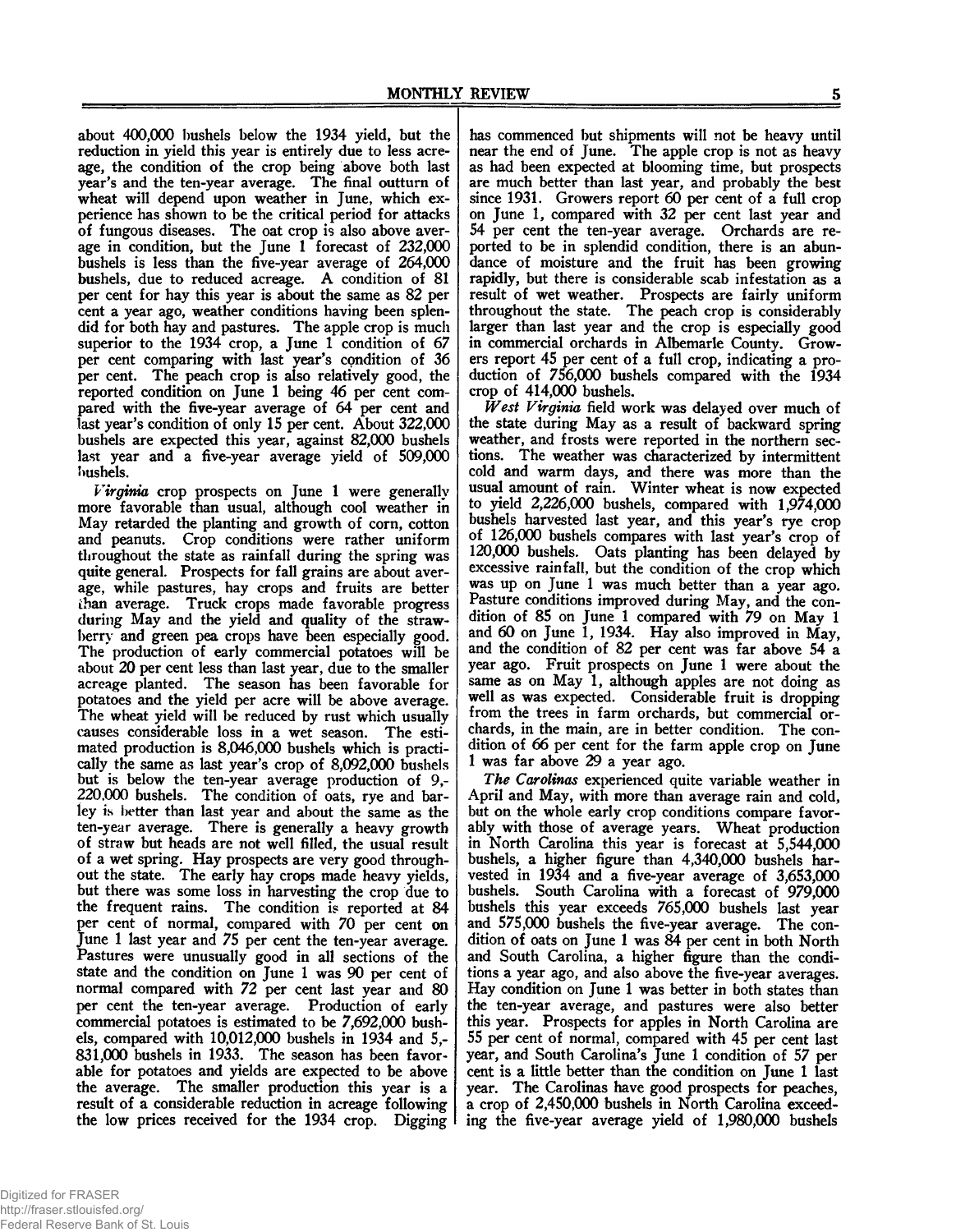and South Carolina's crop of 1,734,000 bushels also bettering the five-year average production of 1,205,000 bushels. North Carolina early potatoes are better than a year ago, but the South Carolina crop is lower than the June 1934 condition.

#### **Construction**

# **Building Permits Issued in May 1935 and 1934**

|                                        | Permits Issued |             |                            | <b>Total Valuation</b> |
|----------------------------------------|----------------|-------------|----------------------------|------------------------|
| <b>CITIES</b>                          | 1935           | 1934        | 1935                       | 1934                   |
|                                        |                |             |                            |                        |
| Baltimore, Md.                         | 930            | 837         | \$<br>979,680              | \$1,003,800            |
| Cumberland, Md.                        | 10             | 9           | 625,083                    | 5,642                  |
| Frederick, Md.                         | 16             | $\bf{11}$   | 13.045                     | 31,505                 |
| Hagerstown, Md.                        | 30             | 8           | 40,307                     | 2,220                  |
|                                        | 12             | 15          | 16,175                     | 10,825                 |
|                                        | 29             | 24          | 71.623                     | 13.453                 |
| Lynchburg, Va.                         | 42             | 21          | 34.747                     | 25,125                 |
| Norfolk, Va.                           | 122            | 91          | 94,450                     | 66.133                 |
| Petersburg, Va.                        | 3              | 7           | 1,965                      | 18.125                 |
|                                        | 24             | 27          | 23,920                     | 17,711                 |
| Portsmouth, Va.                        | 130            | 106         | 174,942                    | 149,237                |
|                                        | 46             | 31          | 37,009                     | 10.556                 |
| Bluefield, W. Va                       | 8              | 8           | 12,625                     | 4,850                  |
| Charleston, W. Va                      | 120            | 56          | 71,767                     | 8,317                  |
|                                        | 40             | 52          | 44,593                     | 19,856                 |
| Clarksburg, W. Va<br>Huntington, W. Va | 27             | 22          | 24,000                     | 10,395                 |
| Asheville, N. C                        | 42             | 62          | 87,750                     | 62,761                 |
| Charlotte, N. C                        | 74             | 27          | 79,923                     | 42,383                 |
| Durham, N. C                           | 56             | 22          | 201,963                    | 45,945                 |
|                                        | 53             | 45          | 120,346                    | 27,281                 |
| Greensboro, N. C<br>High Point, N. C   | 30             | 23          | 45,269                     | 15,075                 |
| Raleigh, N. C                          | 19             |             | 30,770                     | 8.345                  |
|                                        | 15             |             |                            | 3,760                  |
| Rocky Mount, N. C                      | 6              | 6<br>6<br>4 | 39,005                     |                        |
| Salisbury, N. C                        | 75             | 57          | 4,332                      | 6,975                  |
| Winston-Salem, N. C.                   | 71             | $\bar{2}2$  | 67,387                     | 24,022                 |
| Charleston, S. C                       |                |             | 67,170                     | 11,250                 |
| Columbia, S. C                         | 51             | 22          | 123,049                    | 35,970                 |
| Greenville, S. C                       | 39             | 36          | 25,230                     | 26,500                 |
| Rock Hill, S. C                        | 24             | 16          | 65,508                     | 11,540                 |
| Spartanburg, S. C                      | 47             | 34          | 16,639                     | 15,815                 |
| Washington, D. C                       | 701            | 516         | 2,611,585                  | 871.595                |
| District Totals  2,892                 |                |             | <u>2,223   \$5,851,857</u> | \$2,606,967            |

*Building permits issued* in 31 leading Fifth district cities in May 1935 numbered 2,892, compared with 2,223 permits issued in May 1934, an increase of 30.1 per cent. Estimated valuation figures for all classes

of permits issued last month totaled \$5,851,857, compared with \$2,606,967 valuation for permits issued in May 1934, an increase this year of 124.5 per cent. Twenty-six of the thirty-one cities showed higher valuation figures for May 1935 than for May 1934, and most of the improvement appears to be in residential construction.

#### **Retail Trade, 31 Department Stores\_\_\_\_\_\_\_\_\_\_\_**

|                                                               |           |                        | Richmond Baltimore Washington Other Cities District              |        |
|---------------------------------------------------------------|-----------|------------------------|------------------------------------------------------------------|--------|
| May 1935 sales, compared with sales in May 1934:              |           | $-1.7 - 6.6 + 8.7 - 7$ |                                                                  | $+$ .9 |
| Jan.-May 1935 sales, compared with sales in Jan.-May 1934:    |           |                        | $+3.0 + 0.8 + 12.6 + 3.2 + 6.1$                                  |        |
| May 31, 1935, stocks, compared with stocks on May 31, 1934:   |           |                        | $+4.8$ $-4.8$ $-3$ $+1.1$ $-1.4$                                 |        |
| May 31, 1935, stocks, compared with stocks on April 30, 1935; |           |                        | $+6.8$ + 2 - 1.7 - 2.5 - 2                                       |        |
| Number of times stock was turned in May 1935:<br>.336         |           | $.318$ $.398$          | 302                                                              | -35    |
| 1.551                                                         | 1.486     | 1.743 1.402            | Number of times stock was turned since January 1, 1935:          | 1.587  |
| 33.3                                                          | 30.1 29.4 |                        | Percentage of May 1, 1935, receivables collected in May:<br>30.9 | 30.2   |

Note: Sales and stock changes are percentages.

# **W holesale Trade, 58 Firms**

| 21     | $\overline{7}$                                      | 6 <sup>1</sup> | 13<br>Groceries Dry Goods Shoes Hardware Drugs                                                                 | 11         |
|--------|-----------------------------------------------------|----------------|----------------------------------------------------------------------------------------------------------------|------------|
| $+3.0$ | $-16.5$ $-26.8$ $+17.1$                             |                | May 1935 sales, compared with sales in May 1934:                                                               | $+1.9$     |
|        |                                                     |                | May 1935 sales, compared with sales in April 1935:<br>$+3.3$ $-11.4$ $-28.5$ $+7.1$ $+4.1$                     |            |
|        |                                                     |                | Jan.-May 1935 sales, compared with sales in Jan.-May 1934:<br>$+6.8$ $-16.3$ $-8.4$ $+10.5$ $+9$               |            |
|        | $+ 5.2(8^*)$ $-27.9(3^*)$ $-16.8(4^*)$ $+ 9.9(7^*)$ |                | May 31, 1935, stocks, compared with May 31, 1934, stocks:                                                      |            |
|        |                                                     |                | May 31, 1935, stocks, compared with April 30, 1935, stocks:<br>$-7.2(8^*)$ $-4.3(3^*)$ $-8.3(4^*)$ $-5.0(7^*)$ |            |
|        |                                                     |                | Percentage of May 1, 1935, receivables collected in May:<br>$84.5(12^*)$ $40.1(4^*)$ $71.6(5^*)$ $48.6(11^*)$  | $68.3(7*)$ |
|        |                                                     |                | *Number of reporting firms All other figures in the table                                                      |            |

♦Number of reporting firms, are percentages. All other figures in the table

(Compiled June 21, 1935)